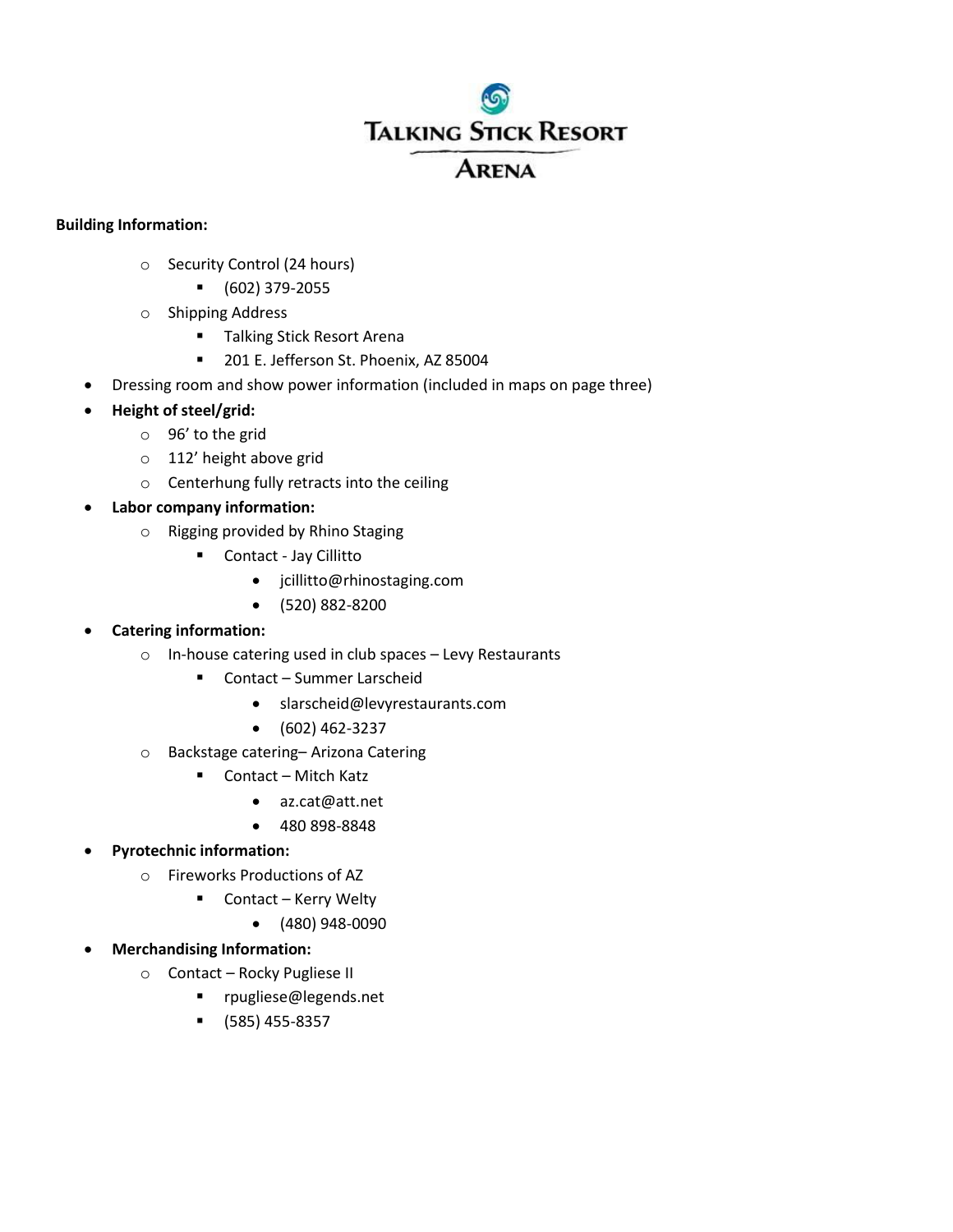# **House Equipment**

- Forklifts:
	- $\circ$  (5) total (3) 4' x 4 34" forklift with 6000 lb. capacity each, (1) 4'5" x 6" forklift with 8,000 lb. capacity, 1 small electric forklift
- Mojo barricade provided when needed 80' available (Rental charge may apply)
- Sico brand stage deck information:
	- o 8'x4' decks used with 8'x8' frames
	- o Height adjusts from 4' to 6' in increments of 6"
	- o 64'x48' is the biggest stage we can build with in-house decking
	- o (2) sets of stairs that can be set 4'-6' in height
	- o Various sizes and heights available for FOH and camera platforms
- Curtain availability:
	- o Full-house backdrop 80'x80' available, hung by riggers during load-in
	- $\circ$  WNBA curtains that can cover direct far upstage and downstage sections in the upper level

#### **Wireless information / IT**

- Wi-Fi available in most backstage areas passwords and frequencies available upon request
- Phone and data lines available in all backstage dressing rooms upon request
- Bandwidth speed: 50Mbps down / 50 Mbps Up as this is a shared connection, please advance all IT needs
- Free public Wi-Fi available to guests in the building courtesy of Verizon

# **A/V:**

- Spot lights:
	- o (8) Supertrooper2 2K, (2) Supertrooper1 2K
	- o On catwalk level

#### **Security:**

- Nearest hospital:
	- o St. Luke's Medical Center (1.9 miles away)
	- o 1800 E. Van Buren Street Phoenix, AZ 85006
	- o (602) 251-8100
- Security Control (located on level 0 next to the loading docks) is the central meeting place if there is an emergency
- First Responder Office is located on the Level 1 concourse outside Section 114/115

# **Parking:**

- Loading Docks:
	- $\circ$  (4) truck bays
	- $\circ$  (2) bays with dock levelers
	- o (2) dock plates
	- o Overflow street parking available upon request
	- $\circ$  Trucks have access to the event floor via a 24' x 16' overhead door located near the loading dock area